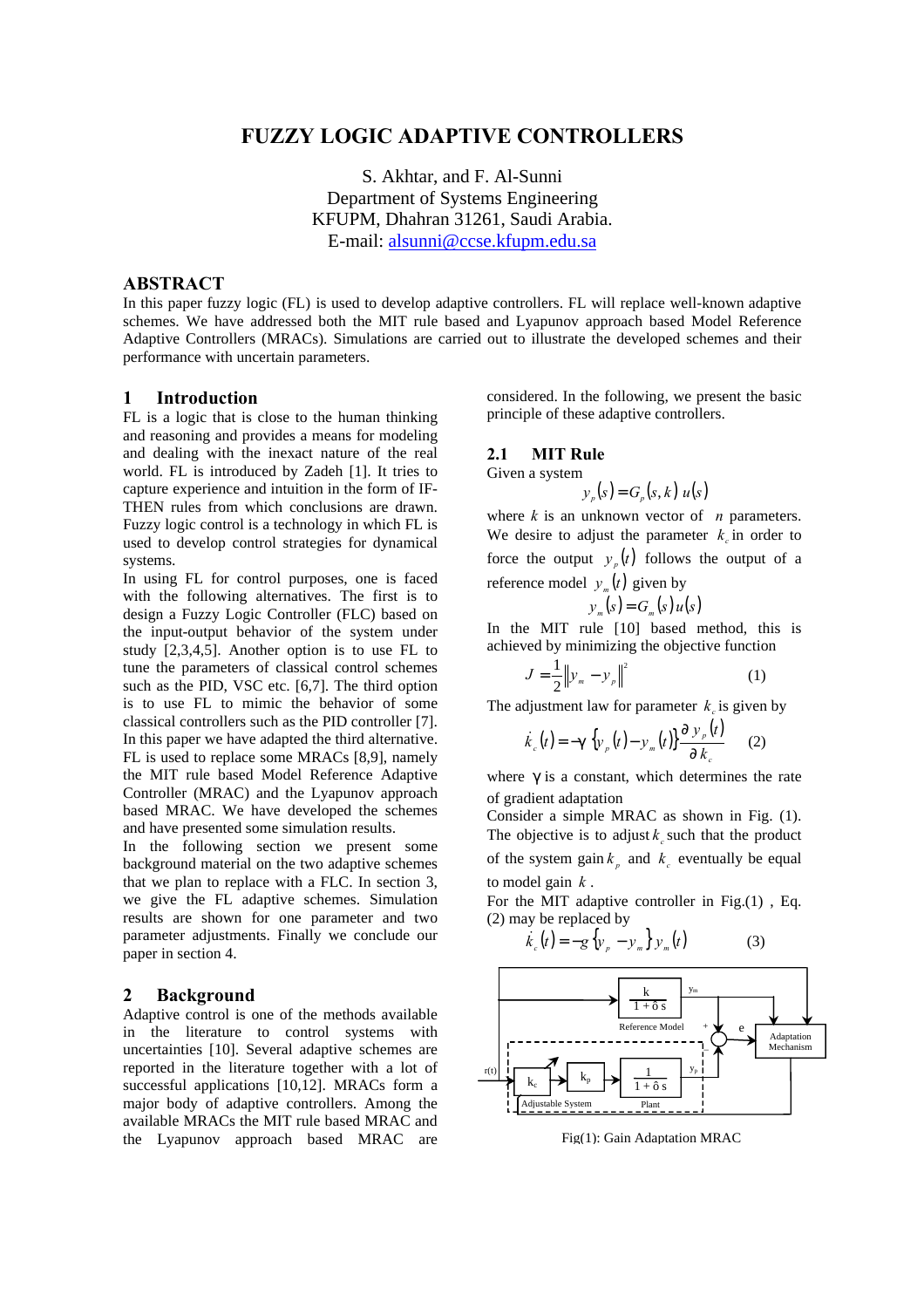#### **2.2 Lyapunov Approach**

Stability is an important factor to be considered in MRAC design. In the previous design method, large inputs or large gains can cause instability. Lyapunov [10,12] approach invariably includes stability aspect in the controller design. In the Lyapunov approach first we obtain the differential equation that describes the error between the output of the reference model and that of the plant. The objective is to obtain parameteradjustment equations that assure that the differential equation describing the error is asymptotically stable. To do this, a positive definite Lyanunov function is formulated for the error equation. The adaptation mechanism equations are then selected so as to cause the time derivative of the Lyapunov function to be negative definite.

Lyapunov's stability theorems make possible a method of synthesizing the control laws to result in a design that guarantees stability. The type of solution depends on the form of Lyapunov function selected. The system will be stable in the sense that the tracking error goes to zero or remains bounded, as when disturbances or timevarying parameters are involved.

Let us consider the following model and plant

$$
G_p = \frac{k_p k_c}{\mathbf{t} s + 1}
$$
 where  $k_c$  is adjustable  

$$
G_m = \frac{k}{\mathbf{t} s + 1}
$$

The error between the model and plant output to an input signal *r* is

$$
e = y_m - y_p
$$
  
\n
$$
\dot{e} = \frac{1}{t} \left\{ -e + \left(k - k_c k_p\right) r \right\}
$$
 (4)

Let us assume

 $x = k - k_c k_p$ , so  $\dot{x} = -\dot{k}_c k_p$ 

We may now select the Lyapunov function as

 $v = e^{2} + Ix^{2}$ *for positive* λ The derivative w.r.t. time can be written as

$$
\dot{v} = -\frac{2}{t}e^2 + 2x\left\{\frac{1}{t}er + I\dot{x}\right\} \tag{5}
$$

To make sure that  $\dot{v} < 0$ , we may use

$$
\dot{x} = -\frac{1}{tI}er \text{ which gives}
$$
  

$$
\dot{k}_c = \frac{1}{tI k_p} er = \Psi er \qquad (6)
$$

### **3 Fuzzy Logic Controllers**

FL is based on the fuzzy set theory. Fuzzy sets are defined as the sets that do not have crisply defined membership but, rather, allow objects to have grades of membership from 0 to 1 [1]. A fuzzy set is defined by a label and a membership function.

Their are four main building blocks of a FL controller: *Fuzzification, Fuzzy rule base, Inference engine*, and *De-fuzzification.*

 *Fuzzification* is the process of transforming the range values of the variables of interest into the corresponding universe of discourse, and then converting the data into suitable linguistic variables. *Fuzzy rule base* is the collection of rules that are expressed as fuzzy conditional statements IF (Antecedent) THEN (Consequent). *Inference engine* is a mapping from fuzzy sets in the input space to fuzzy sets in the output space. *Defuzzification* involves converting the inferred fuzzy output into a crisp value and then scaling that crisp value into a suitable range.

### **3.1 Single Parameter MIT Rule Based FL-MRAC**

For MIT rule based gain adjustment MRAC, the error signal and the output of the model are required to update the gain. For the FL counter part we are again going to use the error signal and the model output as the input to the FL-MRAC which generates a corrective output signal as shown in Fig. $(2)$ .



Fig.(2): MIT rule based FL-MRAC

For FLC design, operator's opinion about the performance of the system is required. To obtain this knowledge we have applied different inputs to both model and the plant and observed the error signal, model output and the corresponding MIT rule based control signal. On the bases of these observations we have defined membership functions (msf). Membership function for each variable partition the range into linguistic descriptors that overlap. We have used triangular msf for all applications. For this application we have selected 3 msf for model output, 7 msf for error and 7 msf for controller output.

After selecting and defining the msf, fuzzy control rules were delineated. A general rule for the fuzzy controller can be described as follows:

{if e is  $A_i$  and  $y_m$  is  $B_i$  then make decision  $C_i$ }

The crisp (defuzzified) output signal of the fuzzy controller is obtained by calculating the centroid of all fuzzy output variables.

Input of magnitudes 4, 24, 0 and 16 were applied at time instant 0, 15, 30 and 45 seconds respectively. In the beginning there is some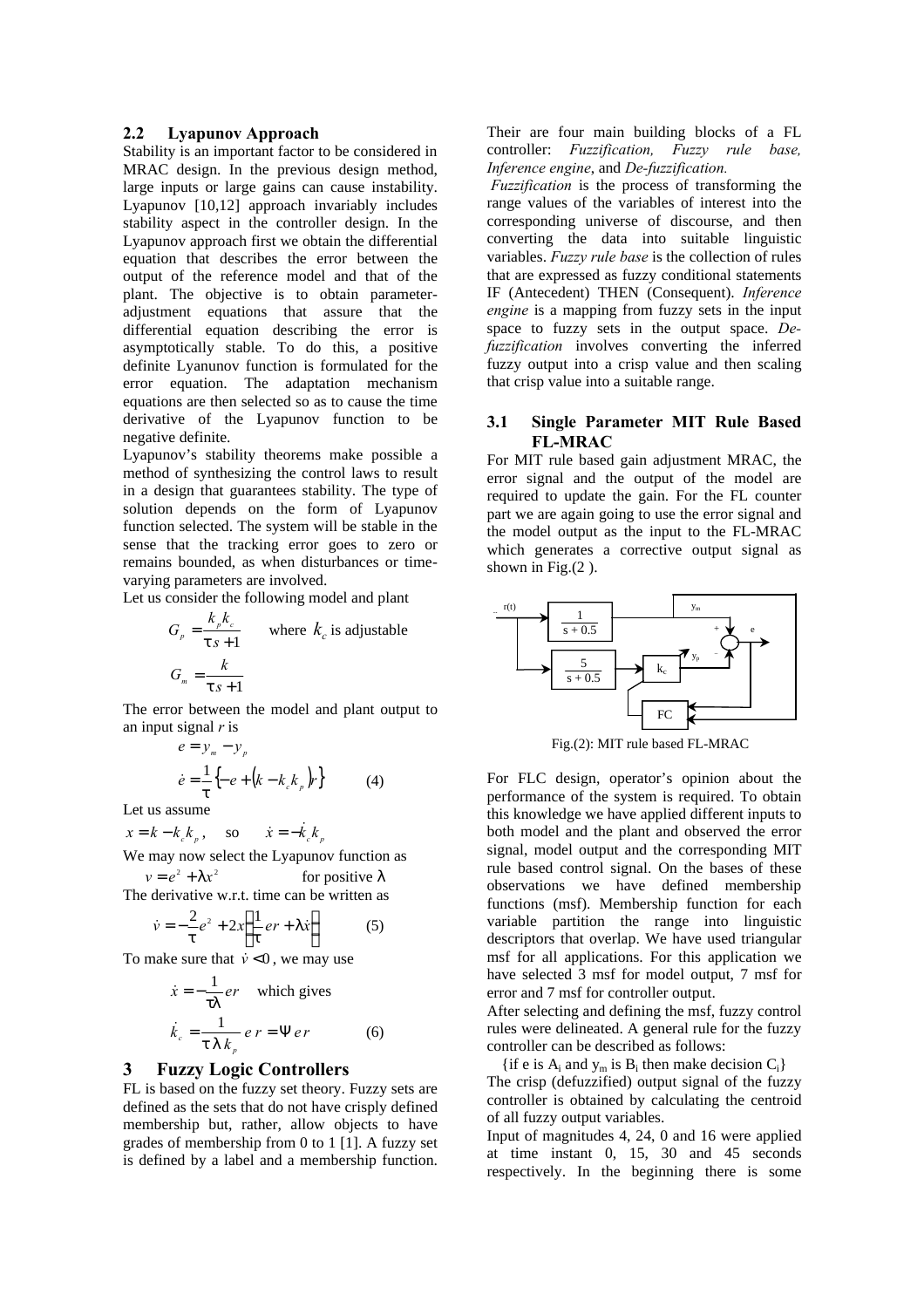difference in the plant and model outputs. But after 2 seconds the plant has started to emulate the model and no further error between the plant and the model outputs is observed as shown in Fig.(3).



### **3.2 Single Parameter Lyapunov Approach Based FL-MRAC**

For Lyapunov approach based gain adjustment FL-MRAC, the input applied to the model and error are the two controller inputs as shown in schematic in Fig.(4). We have selected 3 msf for plant input, 7 for error and 7 for the controller output. The decision table is the same as for MIT rule based FC.



Fig.(4): Lyapunov apporach based FL-MRAC

For performance study, inputs of magnitude 2,12,0 and 8 at time instance 0,15,30 and 45sec respectively were applied. Here again after 2 seconds plant has started to follow the model.

# **3.3 Two Parameter Lyanunov Approach Based FL-MRAC**

Let's consider the following plant and model

$$
G_p = \frac{a}{s+b}
$$

$$
G_m = \frac{c}{s+d}
$$

The plant parameters *a* and *b* are the two adjustable parameters whereas model parameters *c* and *d* are fixed. The input applied to the plant is:

$$
u = k_y y_p + k_r r
$$

Fig.(5) shows the block diagram of the scheme. For this case the parameters to be adjusted are the loop gain and the feedback gain of the controller. Two separate controllers are designed to adjust these parameters. For loop gain, error and the input are the two controller inputs. We have

selected 5 msf for error, 4 for input and 7 for change in loop gain. The msf are shown in Fig.(6). The decision table is also shown below.



Fig.(5): Two parameter Lyapunov approach based FL-MRAC

Table (1): Decision Table for Loop Gain

| Table (1). Decision Table for Loop Gain |    |           |   |           |           |  |  |  |
|-----------------------------------------|----|-----------|---|-----------|-----------|--|--|--|
| e                                       | NL | <b>NM</b> | Z | <b>PM</b> | PL        |  |  |  |
| Z                                       | PL | PL        | Z | NL        | NL        |  |  |  |
| S                                       | PL | <b>PM</b> | Z | <b>NM</b> | NL        |  |  |  |
| M                                       | PM | PS        | Z | <b>NS</b> | <b>NM</b> |  |  |  |
|                                         | PS | PS        | Z | NS.       | NS        |  |  |  |



Fig.(6): (a) msf for error (b) msf for input (c) msf for loop gain

Similarly for the feedback gain, error and the plant output are the inputs of the controller and change in feedback gain is the output of the controller. We have selected 5 msf for error, 7 for plant output and 7 for change in feedback gain.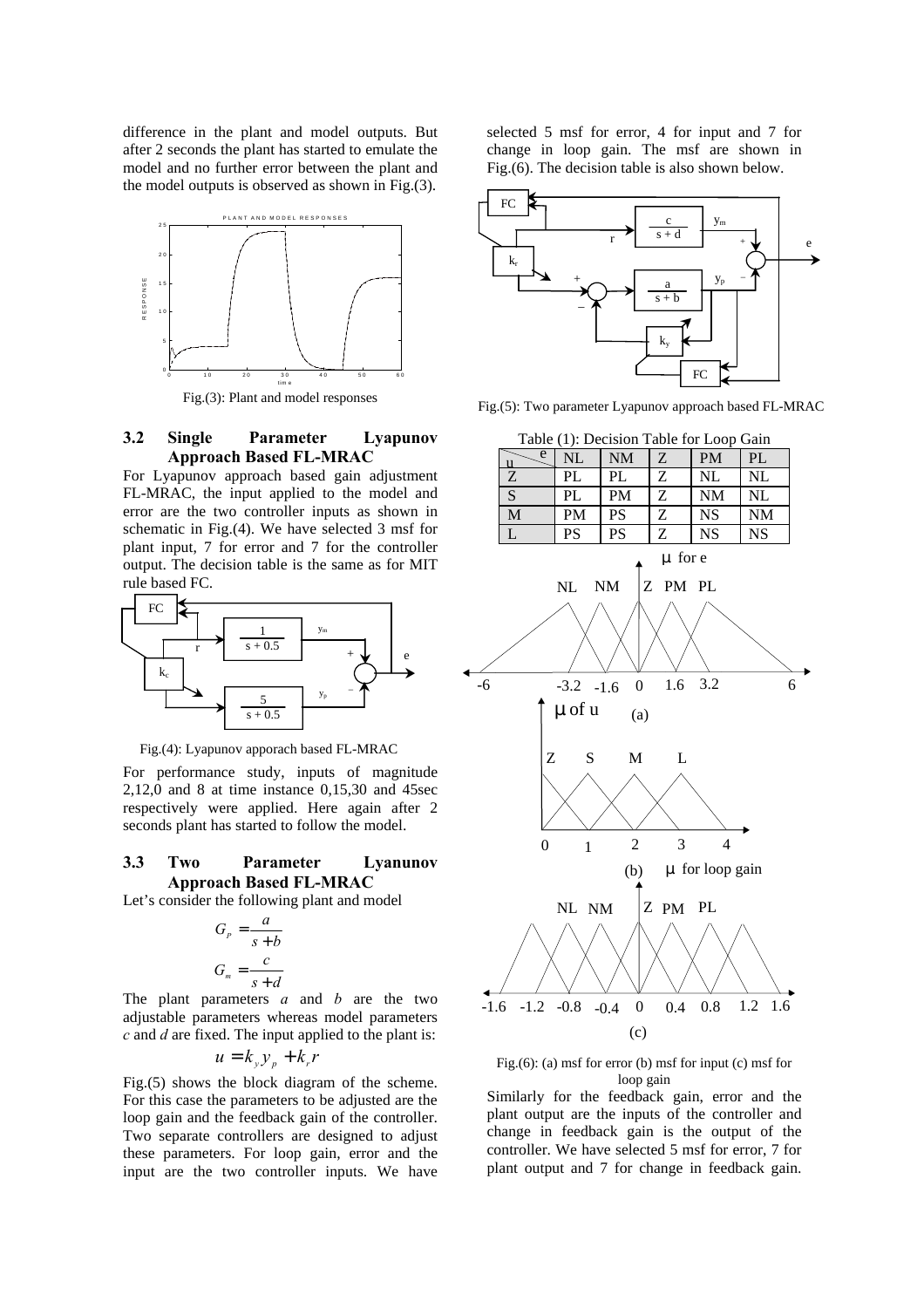The decision table and the msf are shown in the Fig.(7).

| $1$ able $(2)$ . Decision Table for Feedback Gain |           |           |   |           |           |  |  |  |
|---------------------------------------------------|-----------|-----------|---|-----------|-----------|--|--|--|
| e<br>vm                                           | NL        | <b>NM</b> | Z | <b>PM</b> | PL        |  |  |  |
| $\overline{\text{NL}}$                            | <b>NS</b> | <b>NS</b> | Ζ | PS        | PS        |  |  |  |
| NM                                                | <b>NM</b> | <b>NS</b> | Z | PS        | <b>PM</b> |  |  |  |
| <b>NS</b>                                         | <b>NL</b> | <b>NM</b> | Ζ | <b>PM</b> | PL        |  |  |  |
| $\ensuremath{\textnormal{Z}}$                     | Z         | Z         | Z | Z         | Ζ         |  |  |  |
| PS                                                | PL        | <b>PM</b> | Ζ | <b>NM</b> | <b>NL</b> |  |  |  |
|                                                   |           |           |   |           |           |  |  |  |
| PM                                                | PM        | PS        | Ζ | <b>NS</b> | <b>NM</b> |  |  |  |
| PL                                                | PS        | PS        | Ζ | <b>NS</b> | <b>NS</b> |  |  |  |

Table (2): Decision Table for Feedback Gain



Fig.(7): (a) msf for error (b) msf for model output (c) msf for feedback gain

From the results we see that, at first plant starts to follow the model in about 3 seconds. If for the model *c* and *d* have a value of 1 then in 3 seconds, three time constants have been elapsed, so we are near steady state. At this time, the updated steady state value of plant  $(a*K_r)/(b+K_v)$  and model  $c/d$ are same. Now once the input applied is changed, due to different time constants  $1/(b+K_v)$  and  $1/d$ for plant and model, again the responses mismatch and error is observed as depicted by Fig.(8) at time  $t=15$ , 30 and 45 seconds. Again the plant parameters *a* and *b* will be updated. After a few updating the parameters *a* and *b* will become very close to model and then we see relatively less error as the input is switched from one value to the other. A sinusoidal uncertainty of the form

 $M \sin(kp t)$  has been added to the adjustable parameters of the plant. Fig(8) shows the plant and model responses and the error signal.



Fig(8): (a) Plant and model responses (b) Error b/w model and plant responses

# **3.4 Two Parameter Lyanunov Approach Based FL-MRAC for Second Order System**

We have the following second order plant and model:

$$
G_p(s) = \frac{a}{s^2 + bs + c}
$$

where a,b,c are unknown parameters

$$
G_m(s) = \frac{1}{s^2 + s + 1}
$$

The schematic is same as  $Fig(5)$ , the only difference is a 2<sup>nd</sup> order plant and model. To update the feedforward and the feedback gains we use the Lyapunove approach based scheme. Inputs for feedforward gain FC are the error and the input and for the feedback gain FC are error and the output of the plant.

For this application we have used the same decision table and number of msf for inputs and outputs as for the two parameters (first order) Lyapunov based FL-MRAC. Only the ranges of the inputs and msf are changed. For feedforward gain control, ranges for error, input and output are (-4.8-4.8), (0-4), and (-1.6-1.6) respectively. For feedback gain control, ranges for error, output of the plant and output of the FC are (-4.8-4.8), (-10- 10), and (-2.4 -2.4) respectively.

To investigate the performance, step inputs of varying magnitude are applied to both the model and the plant, a sinusoidal disturbance of the varying magnitude was added to different parameters of the plant. The results in Fig.(9),